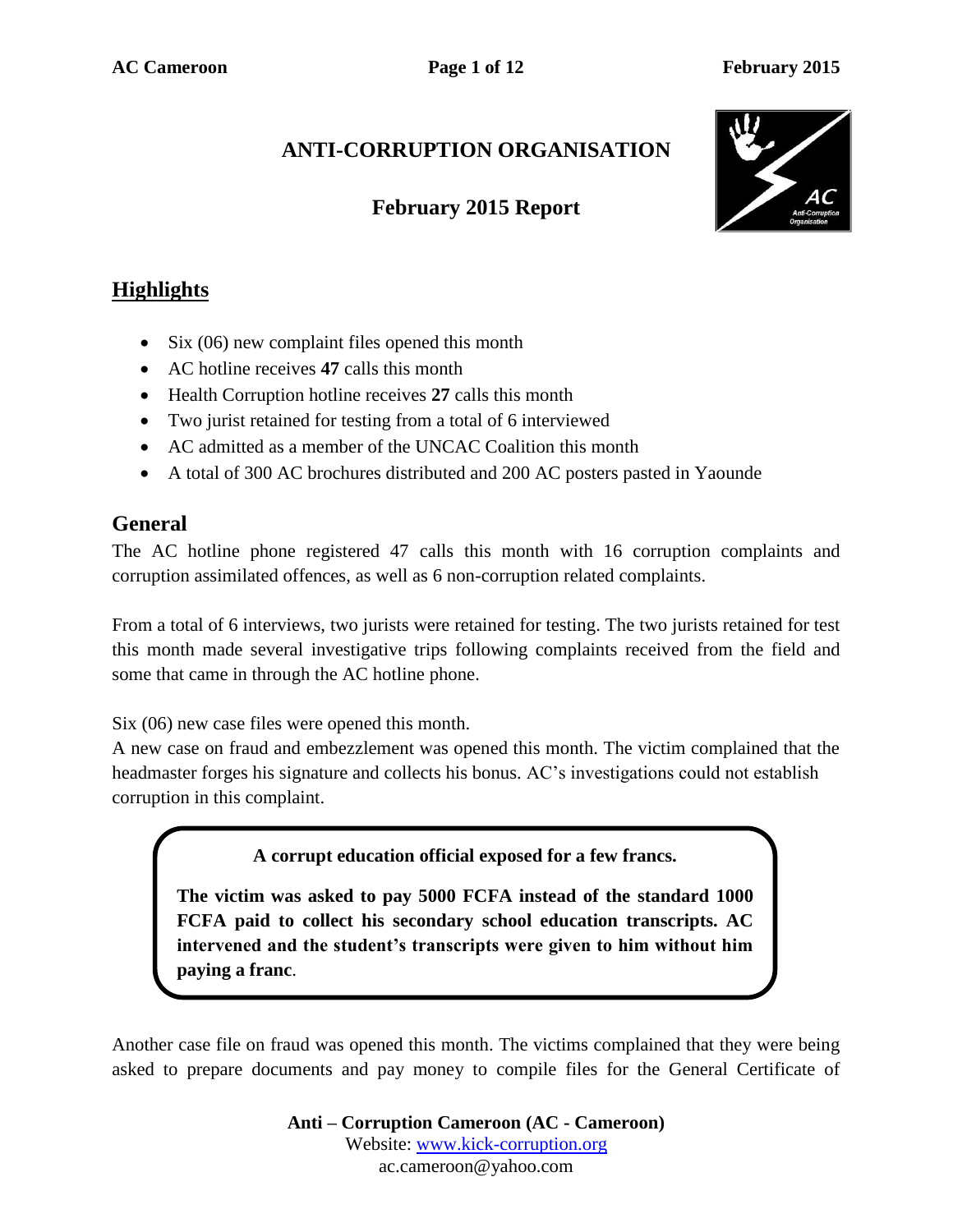Education (GCE), Ordinary Level when they had already done so. This means they were going to pay for a service they had already paid for and they risk not writing the 2015 session because the closing dates for the receipt of documents was long overdue. The complaint is currently being investigated at the Government High school Mbalmayo and at the GCE board main office in Buea.

**An officer of police denied the opportunity to collect bribe by AC.**

**The victim complained against a police officer who wanted to collect 2000 FCFA as bribe before signing the victim's lost certificate. AC intervened and the victim's certificate was signed free of charge.**

Another complaint file on fraud was opened this month. The victim complained that he was laid off his job because he refused to comply with fraud orchestrated by his employers. The victim was advised to report his dismissal to the labor office while AC's investigations are ongoing to uncover the fraud led by the company owners.

Investigations are ongoing on a denunciation regarding fraud this month. The complainant reported 5 Cameroonians working with Plan-Cameroon who used fake certificates to apply for their various positions. Investigations are ongoing.

A new complaint file on bribery and corruption was also opened this month. The victim complained that he was tried in absentia and sentenced. According to him, the plaintiff had bribed the magistrate of the court which is why he was not given a chance to be heard. Investigations are currently ongoing.

Brochure distribution and poster pasting have been the major activities carried out this month in order to recruit victims of corruption. Posters were pasted and brochures distributed in corruption hotspots in the Mvog-Mbi market, Ecole departementale, Mballa II and Etoudi quarters in Yaounde.

Case follow-up this month continues with the old case of motor bike riders against the head of the Nkolbisson municipal storeroom still at the level of hearings in the high court in Yaounde. The defendant does not attend hearings making it difficult for the case to advance. AC is pushing for the defendant to be tried in absentia.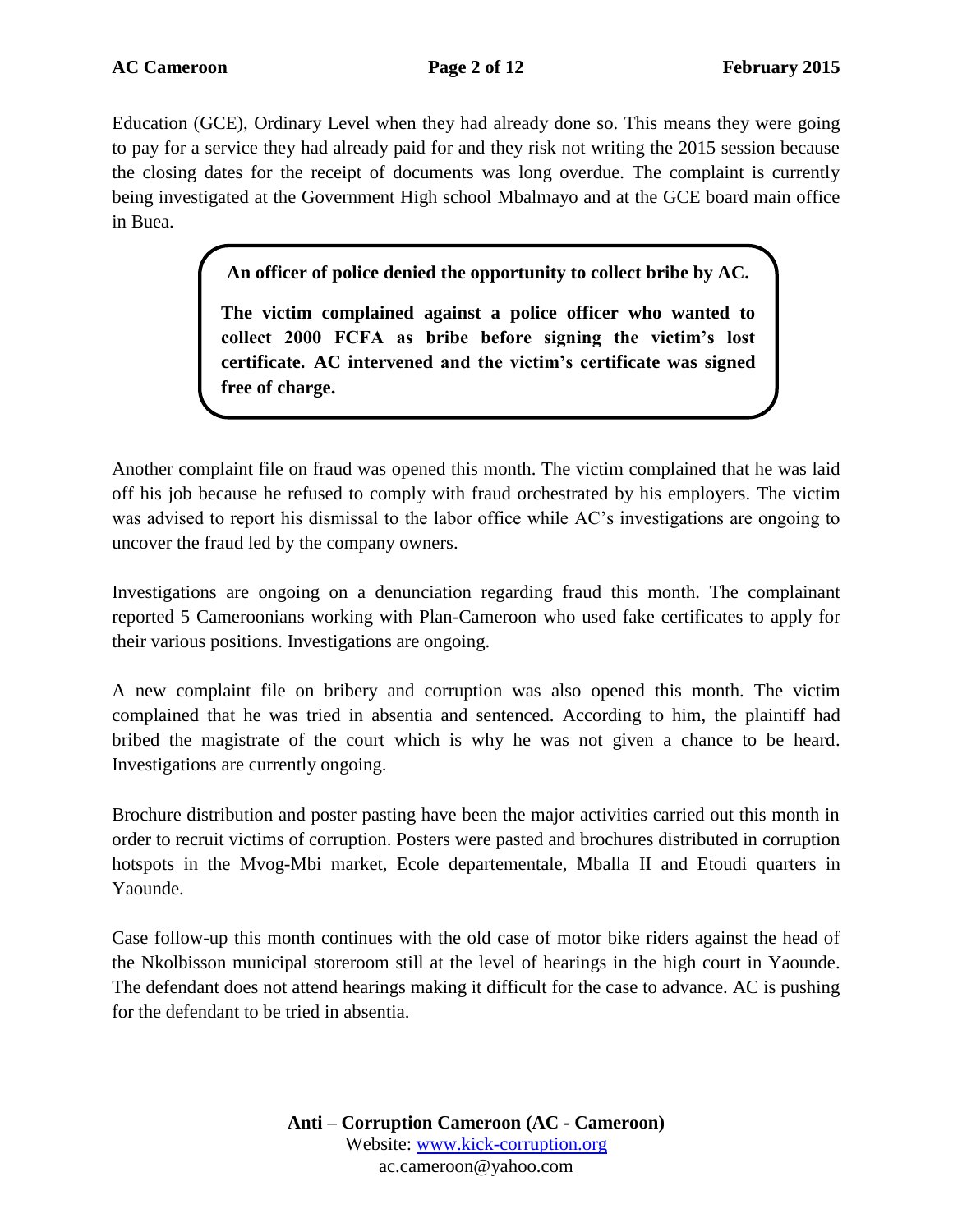AC is still waiting to hear the results of the decisions reached at in the case of the concrete dealer against the Sheriff of the civil engineering unit of the military base located at Olembe being resolved following military rules. The colonel in charge of the case had asked AC to wait as deliberations are still ongoing.

AC was able to conclude investigations on the case of extortion opened last month where some six headmasters complained against the Senior Divisional Officer (SDO) of Meme division for soliciting 20,000 FCFA for youth day celebrations. The SDO explained to AC that it was a new decision brought out by the Delegate of Basic Education in the South West region. This was confirmed by sending a copy of the decision to AC.

AC is closely following the court proceedings of the case opened last month on extortion. The victim was extorted 400,000 FCFA by a supposed journalist while trying to buy a piece of land.

### **AC Hotline Phone**

The AC hotline phone registered 47 calls this month with 16 corruption complaints and corruption assimilated offences, as well as 6 non-corruption related complaints as represented below.



85% of calls were responsive this month while 15% of callers' number were either unavailable or they did not respond to calls.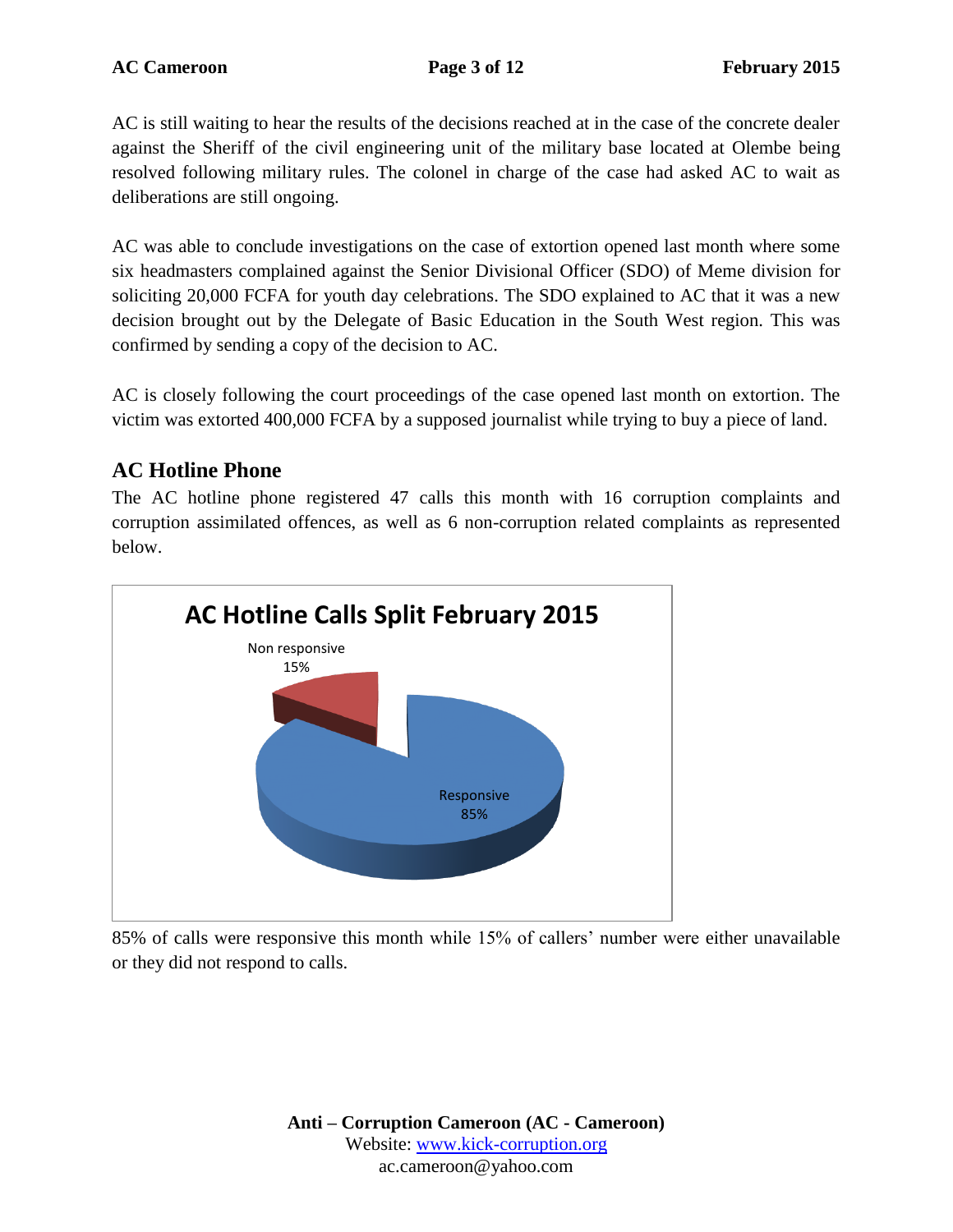

47% of callers this month did not report any complaint, 33% of callers deposited corruption complaints while 20% of calls were non-corruption related.



Bribery has the highest complaints with 37%, followed by complaints on fraud with 31%. Embezzlement and extortion complaints both have 13% each and abuse from forces of law and order has 6%.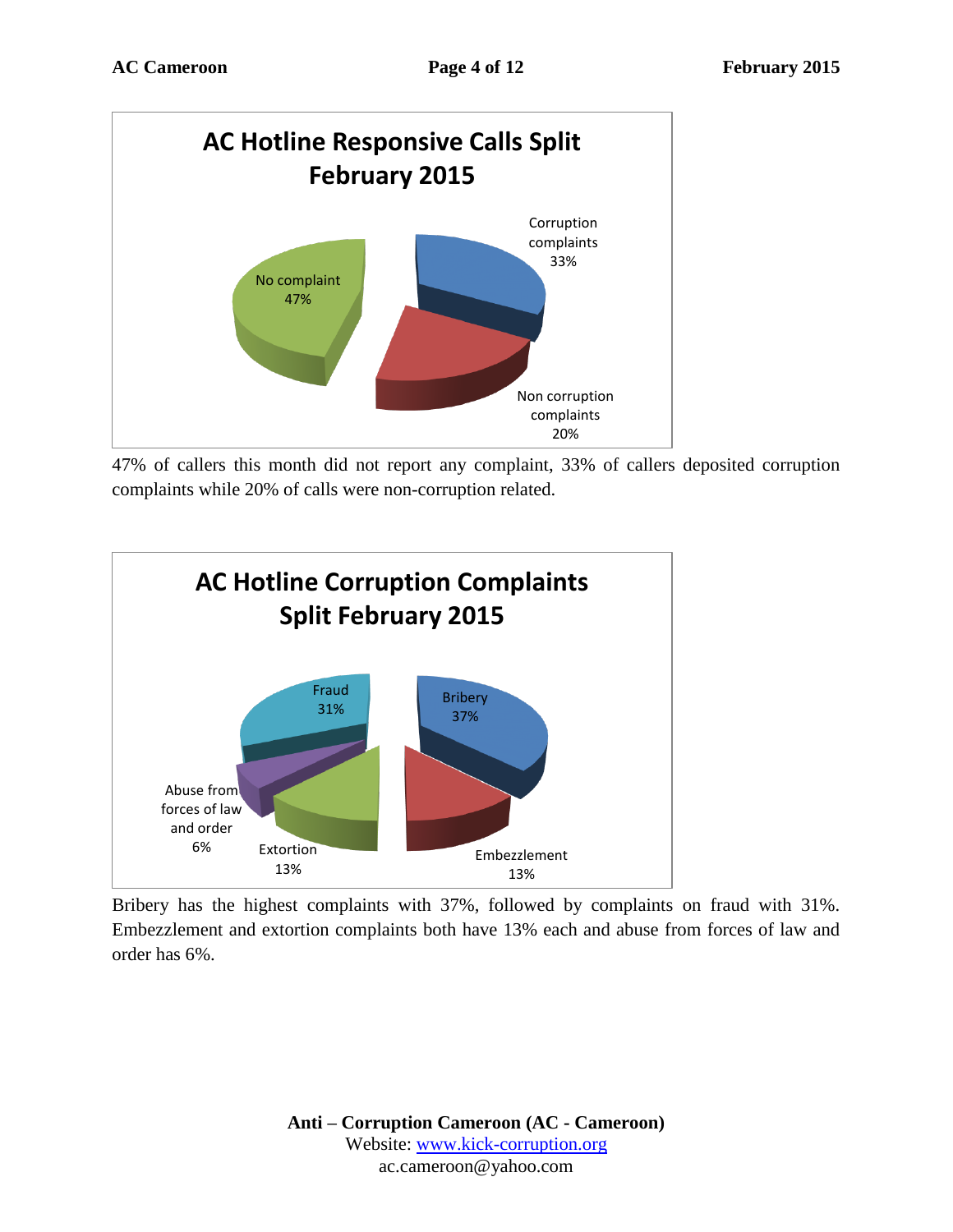

This month of February, abusive dismissal and breach of contract complaints both have 29% each of calls, followed by breach of trust complaints with 28% and private problem complaints which has 14%.



### **Gender**

The male gender as usual participated highest representing 81% of callers while the female gender is just at 19% of calls.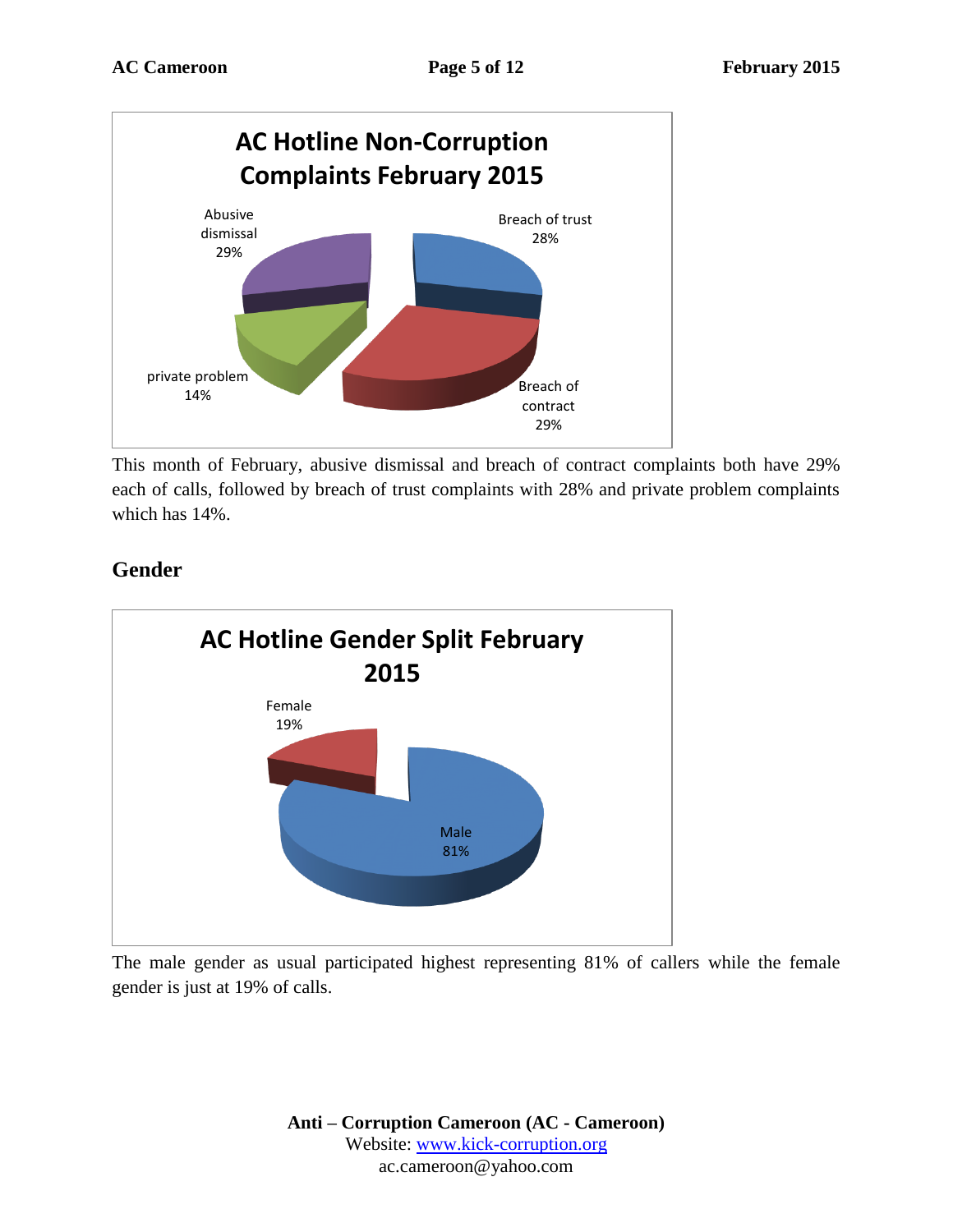### **Age-range of callers**



The adult age-range is highest with 52% of calls, followed by the youth category with 44% of calls and last the elderly age group with just 4% of calls.

## **Regional Representation**



The highest number of calls registered this month came from Center region with 48%, followed by the Littoral region with 24% of calls, then the North West, South and South West regions which all have 7% each, the West region with 4% and lastly the Far North with 3% of calls.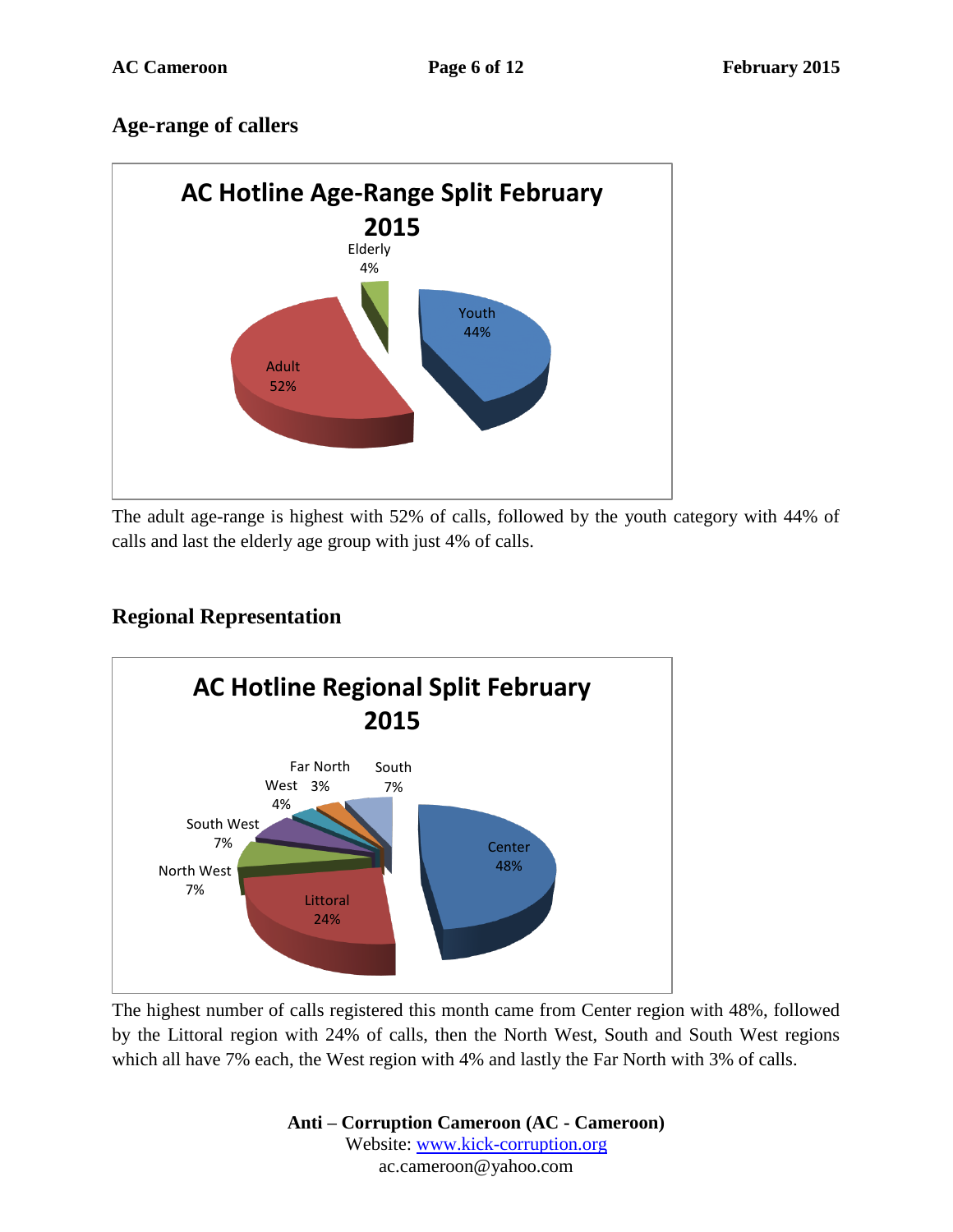### **Investigations**

Investigations were carried out on a new case file on fraud and embezzlement opened this month. The victim complained that the headmaster forges his signature and collects his bonus. AC's investigations could not establish a constituted act of corruption in this case. During investigations, AC discovered that the victim is not a teacher employed by the government and as such he does not have any bonus entitlements. The bonus in question is the headmasters' bonus which he shares at the end of the semester with other teachers employed by the Parents Teachers Association (PTA).

Investigations were also carried out on another case of fraud opened this month. The victims, form five students in the Government High School Mbalmayo complained that they were being asked to prepare documents and pay money to compile files for the General Certificate of Education (GCE), Ordinary Level when they had already done so. This means they were going to pay for a service they had already paid for and they risk not writing the 2015 session of the Ordinary Levels examinations because the closing dates for the receipt of documents was long overdue. AC contacted the GCE board main office and the school in question and was told the matter was being resolved. The GCE board contacted AC a week later with the news that the students' documents were found and they would be registered right away.

Investigations are ongoing on a new complaint file opened this month on fraud. The victim complained that his work contract with TGCOP a Chinese-Cameroonian based company was terminated because he refused to comply with fraud orchestrated by his employers. According to the victim, employees of this company were not registered at the National Social Insurance Fund (CNPS) and thus so far avoided paying taxes. When the CNPS got wind of the fraud and was investigating it, the company created a new company and asked the employees to sign new contracts so it can prove to CNPS that the company is new. The victim was advised to report his abusive dismissal to the labor office while AC's investigations are ongoing to uncover the fraud led by the company owners. The victim later informed AC that the labor office sent convocation to the company administrators and on the day of the first hearing, not even a representative of the company was present.

Investigations have also been opened on a denunciation regarding fraud this month. The complainant reported that five (05) Cameroonians working with Plan-Cameroon were employed based on falsified certificates they used to apply for their various positions. He provided AC with a clue by giving the names of 3 of the workers, their actual level of education and the level in the certificates they falsified. Investigations in this case are ongoing.

Investigations were carried out on a new complaint file on bribery and corruption opened this month. The victim complained that he was tried in absentia and sentenced. According to him, the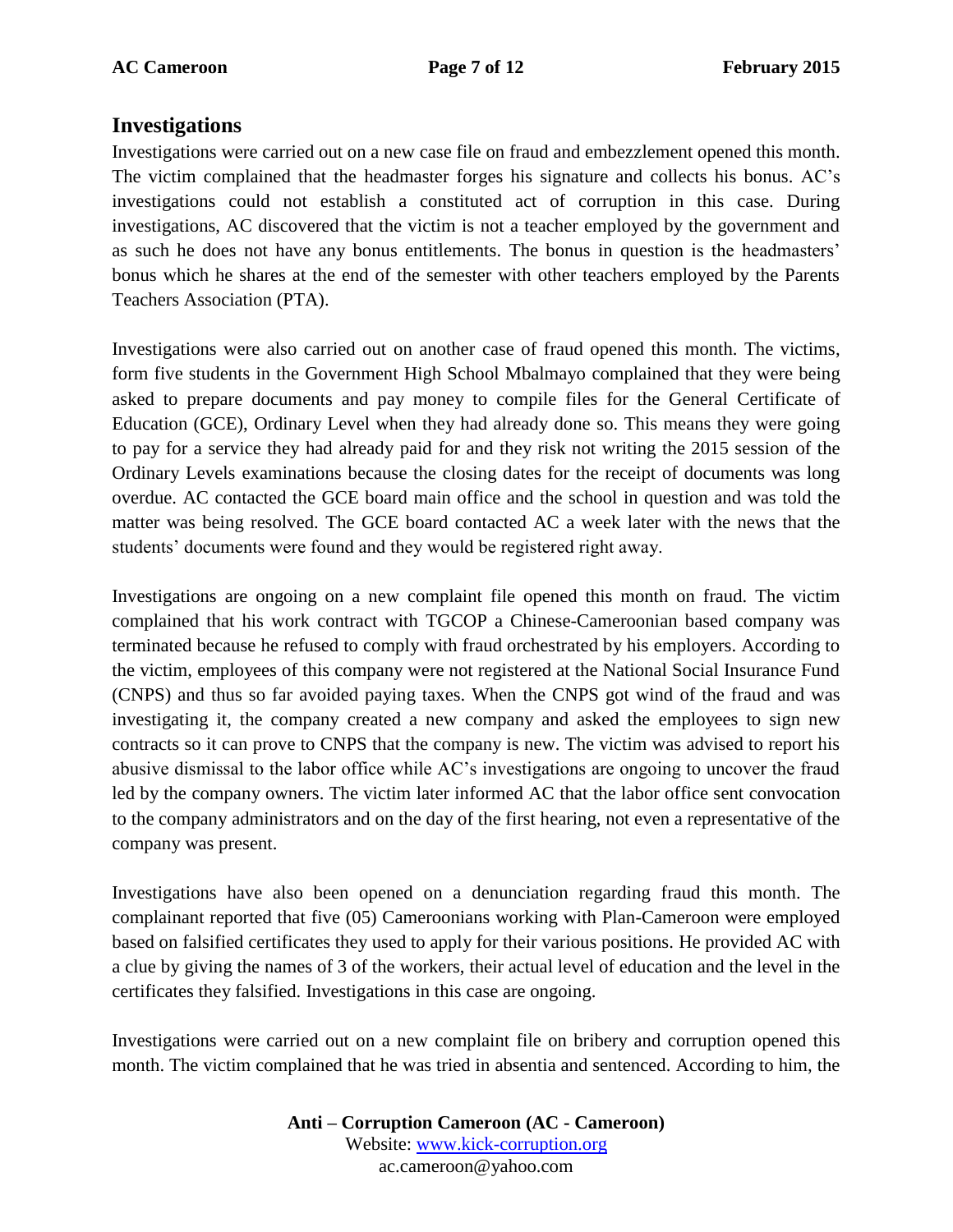plaintiff had bribed the magistrate of the court which is why he was not given a chance to be heard. AC's investigations showed that the victim had missed two court sessions which is why he was tried and sentenced in absentia.

### **Legal follow-up**

Case follow-up this month continues with the old case of motor bike riders against the head of the Nkolbisson municipal storeroom still at the level of hearings in the high court in Yaoundé. The defendant does not attend hearings making it difficult for the case to advance. AC is pushing for the defendant to be tried in absentia.

AC is still waiting to hear the results of the decisions reached at in the case of the concrete dealer against the Sheriff of the civil engineering unit of the military base located at Olembe being resolved following military rules. The colonel in charge of the case had asked AC to wait as deliberations are still ongoing.

AC was able to conclude investigations on the case of extortion opened last month where some six headmasters complained against the Senior Divisional Officer (SDO) of Meme division for soliciting 20,000 FCFA for youth day celebrations. The SDO explained to AC that it was a new decision brought out by the Delegate of Basic Education in the south West region. This was confirmed by sending a copy of the decision to AC.

AC is closely following the court proceedings of the case opened last month on extortion. The victim was extorted 400,000 FCFA by a supposedly journalist while trying to buy a piece of land.

### **External Relations**

AC's application for the UNCAC Coalition membership was successful this month of February.

### **Management**

Two jurists were retained for testing from a total of six candidates interviewed.

### **Health Corruption Hotline**

Calls received through the Health Corruption hotline phone saw a slight increase from last month's calls. 27 calls came in through the health corruption hotline phone with 2 complaints; one related to HIV/AIDS and the other on corruption and abuse of power perpetrated by a hospital director. The data has been analyzed and is represented on charts as seen below.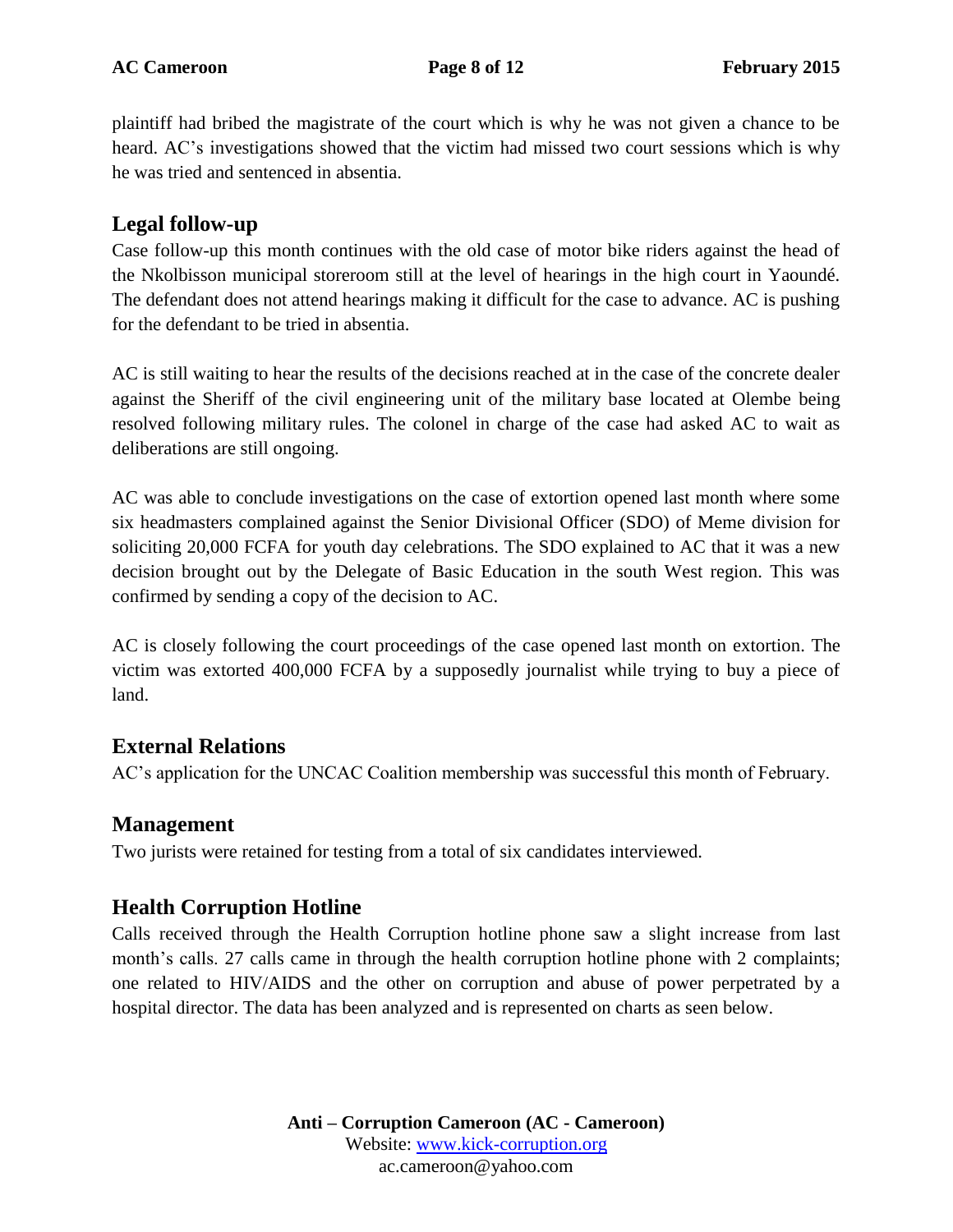

81% of health corruption calls were responsive this month while 19% of callers' phones were not available.



This month of February, 50% of calls were against subsidized treatment for HIV/AIDS while 50% was against bribery, corruption and abuse of power in the hospital.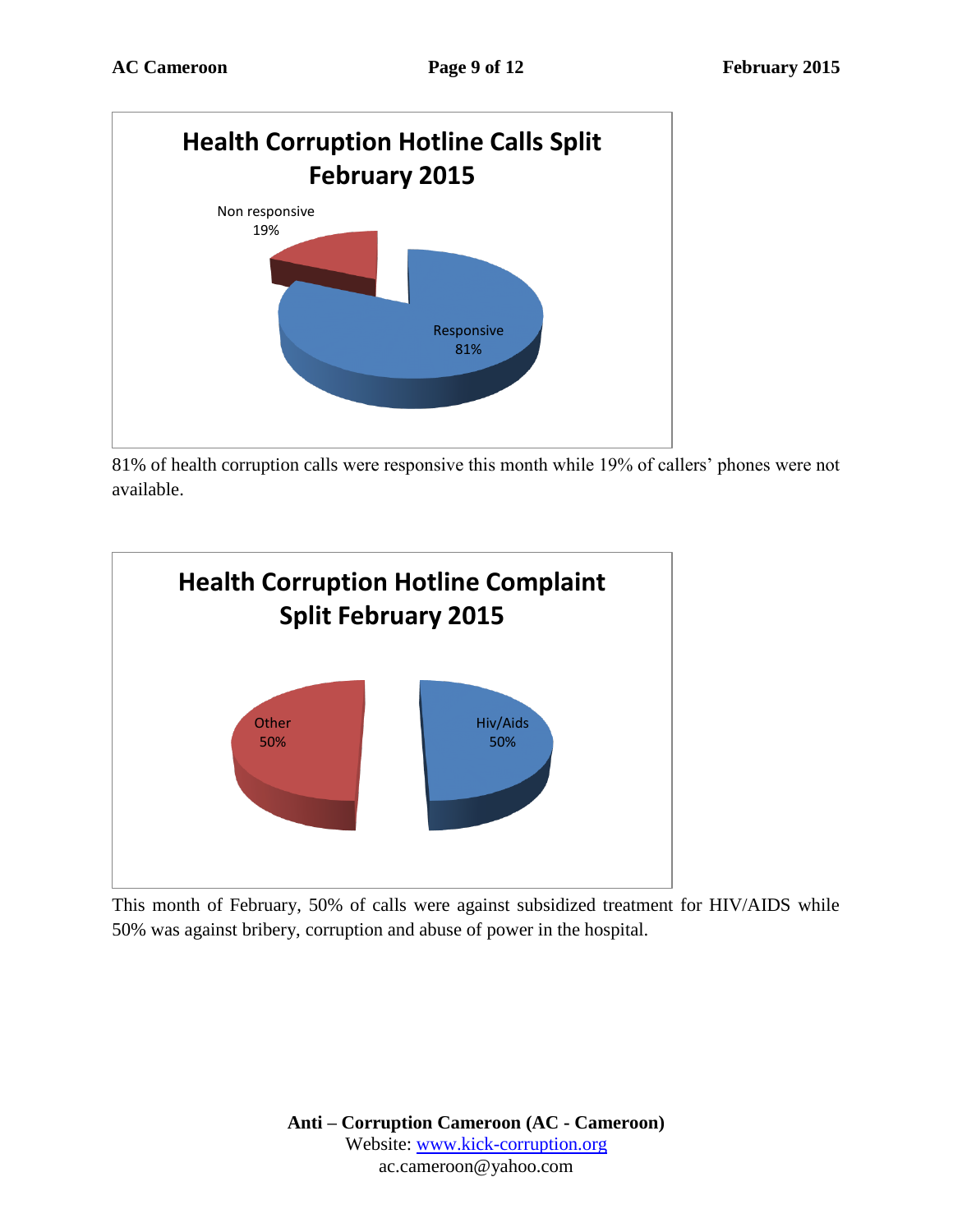### **Gender**



70% of the male gender participated in calls this month of February as against 30% of the female gender who participated.

## **Age-range of callers**



This month of February, just 2 groups participated in calls. The adult age-range participated with 55% of calls while the youth age-range participated with 45% of calls.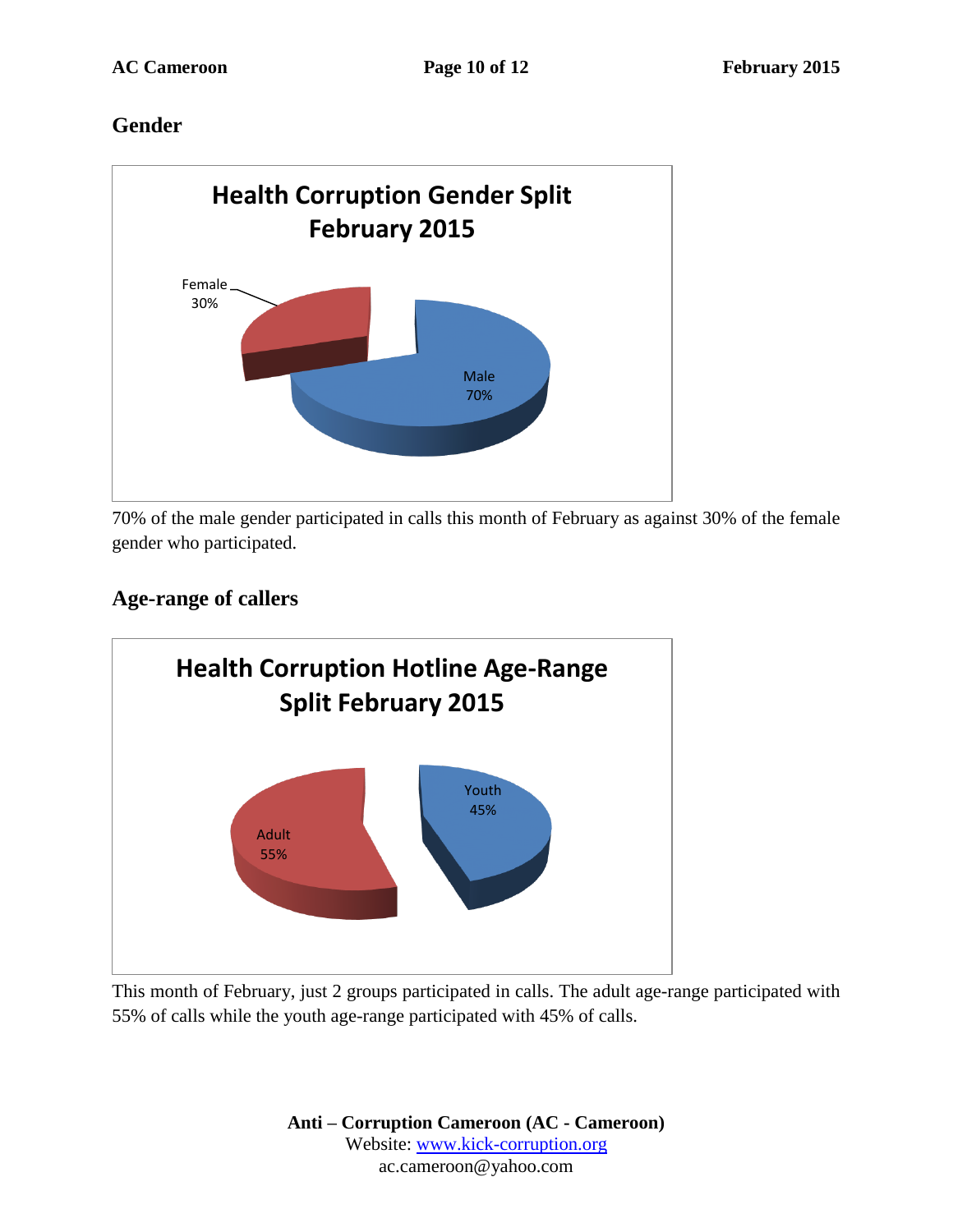### **Regional representation**



The Adamawa region has the highest calls with 42%, followed by the North West region with 25%, the Littoral region with 17% and lastly, the South West and Center regions both have 8% each. So many regions are lacking from the list like the East, South, North and Far North regions. This is explained by the lack of field work which usually sparks participation in calls and complaints.